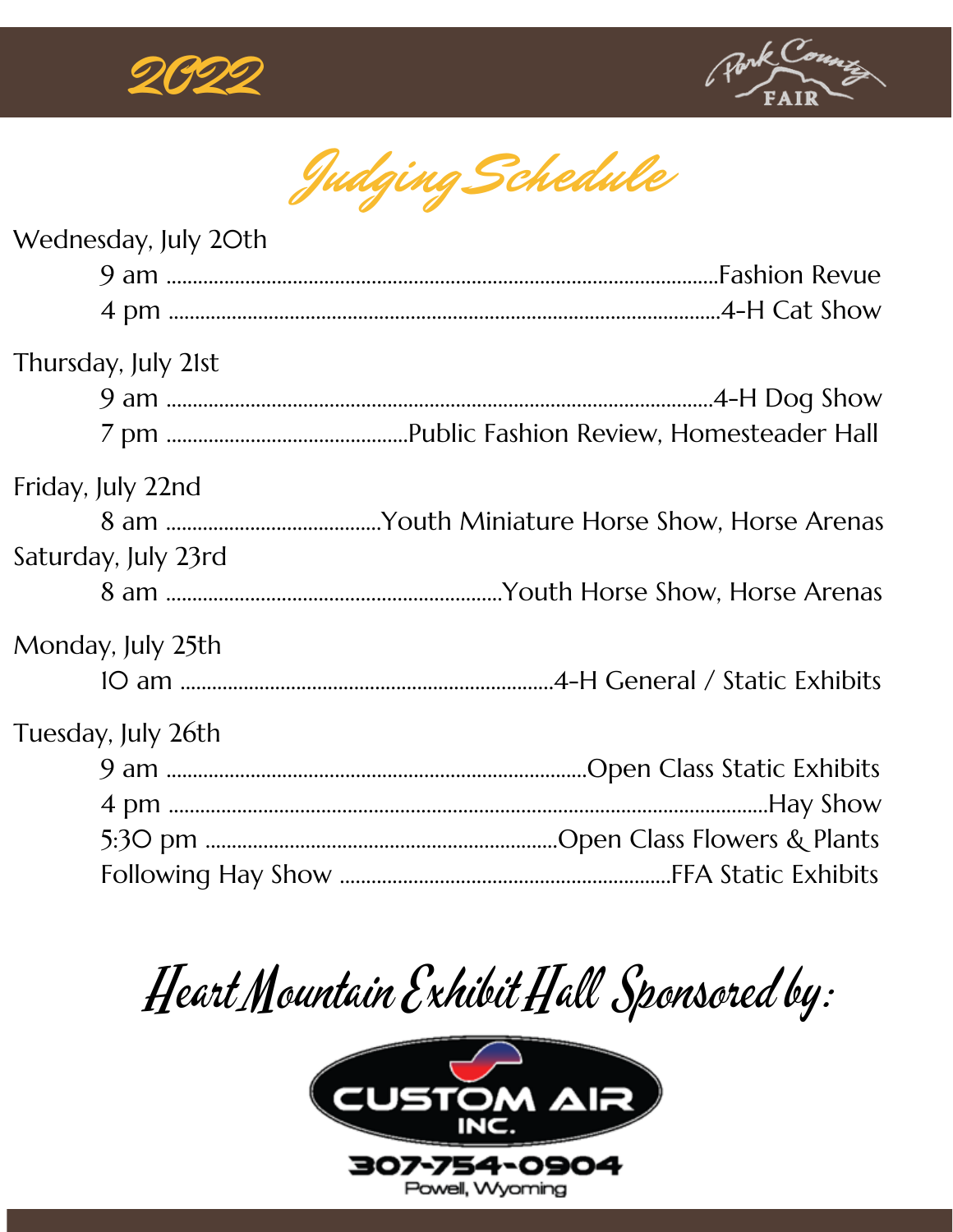Judging Schedule

## Wednesday, July 27th

|                                                             | Following 4-H Showmanship FFA Market Goat Showmanship  |  |
|-------------------------------------------------------------|--------------------------------------------------------|--|
|                                                             | Following FFA Goat Showmanship  Youth Market Goat Show |  |
|                                                             |                                                        |  |
|                                                             | Following PeeWee Youth & Open Meat Goat Breeding Show  |  |
|                                                             |                                                        |  |
|                                                             |                                                        |  |
| Following PeeWee Swine Showmanship Feeders & Breeders Swine |                                                        |  |

## Thursday, July 28th

| Following Poultry ShowmanshipYouth & Open Poultry Show  |                            |
|---------------------------------------------------------|----------------------------|
|                                                         |                            |
|                                                         |                            |
|                                                         |                            |
| Following Rabbit ShowmanshipPeeWee Rabbit Showmanship   |                            |
|                                                         |                            |
|                                                         |                            |
|                                                         |                            |
| Following Best Fitted SheepYouth & Open Feeder Lambs,   |                            |
|                                                         | Pen of 3, and Orphan Lambs |
|                                                         |                            |
| Following FFA Swine Showmanship Youth Market Swine Show |                            |